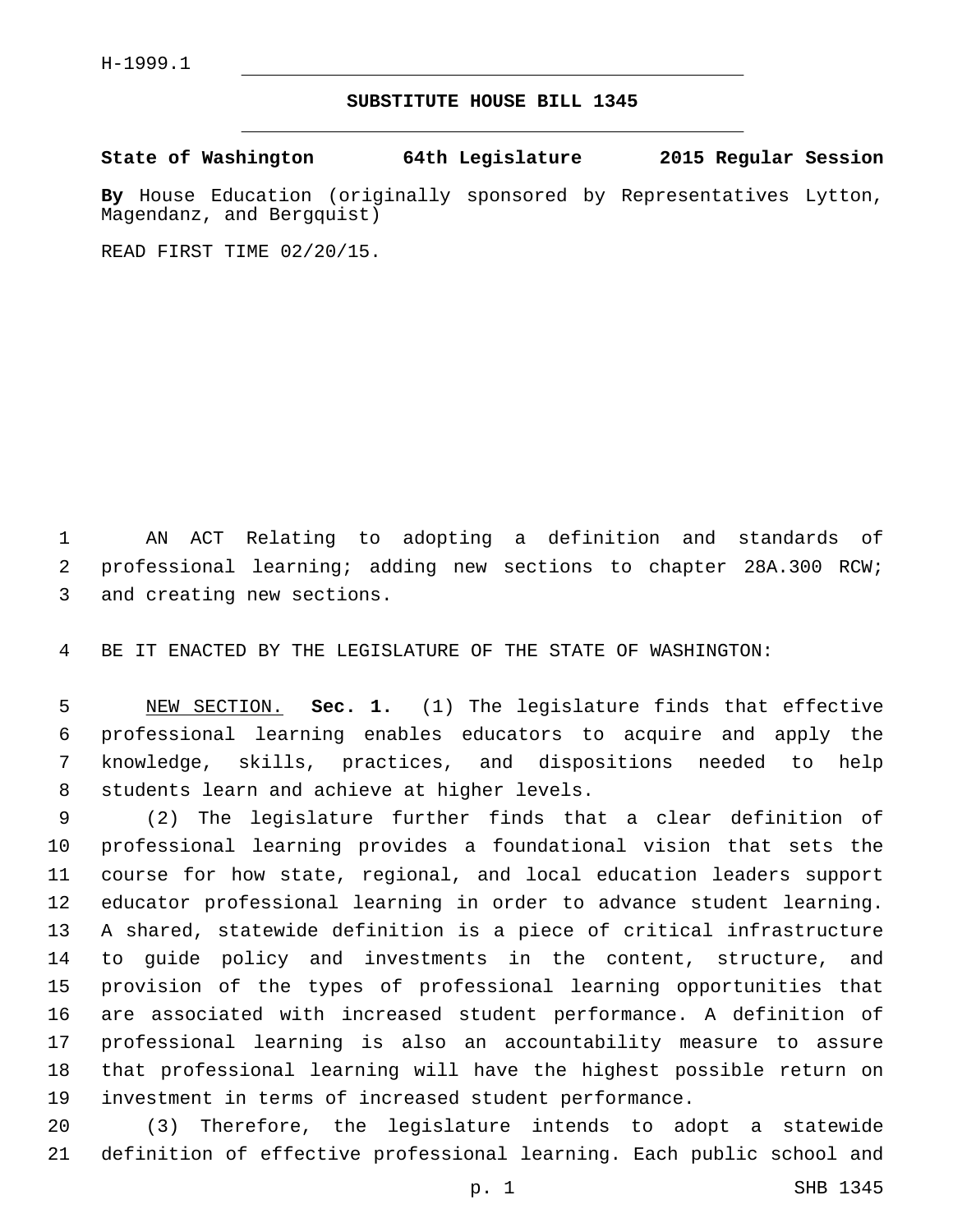school district should establish targeted, sustained, relevant professional learning opportunities that meet the definition and are 3 aligned to state and district goals.

 NEW SECTION. **Sec. 2.** A new section is added to chapter 28A.300 5 RCW to read as follows:

 (1) The term "professional learning" means a comprehensive, sustained, job-embedded, and collaborative approach to improving teachers' and principals' effectiveness in raising student achievement. Professional learning fosters collective responsibility for improved student performance and must comprise learning that is aligned with student learning needs, educator development needs, and school district, or state improvement goals. Professional learning shall have as its primary focus the improvement of teachers' and school leaders' effectiveness in assisting all students to meet the 15 state learning standards.

 (2) Professional learning is an ongoing process that is measurable by multiple indicators and includes learning experiences that support the acquisition and transfer of learning, knowledge, and 19 skills into the classroom and daily practice.

 (3) Professional learning shall incorporate differentiated, coherent, sustained, and evidence-based strategies that improve educator effectiveness and student achievement, including job- embedded coaching or other forms of assistance to support educators' transfer of new knowledge and skills into their practice.

 (4) Professional learning should include the work of established collaborative teams of teachers, school leaders, and other administrative, instructional, and educational services staff members, who commit to working together on an ongoing basis to accomplish common goals and who are engaged in a continuous cycle of 30 professional improvement that is focused on:

 (a) Identifying student and educator learning needs using 32 multiple sources of data;

 (b) Defining a clear set of educator learning goals based on the rigorous analysis of these multiple data sources and the collective 35 and personalized learning needs of teachers and administrators;

 (c) Continuously assessing the effectiveness of the professional learning in achieving identified learning goals, improving teaching, and assisting all students in meeting state academic learning 39 standards through reflection, observation, and sustained support;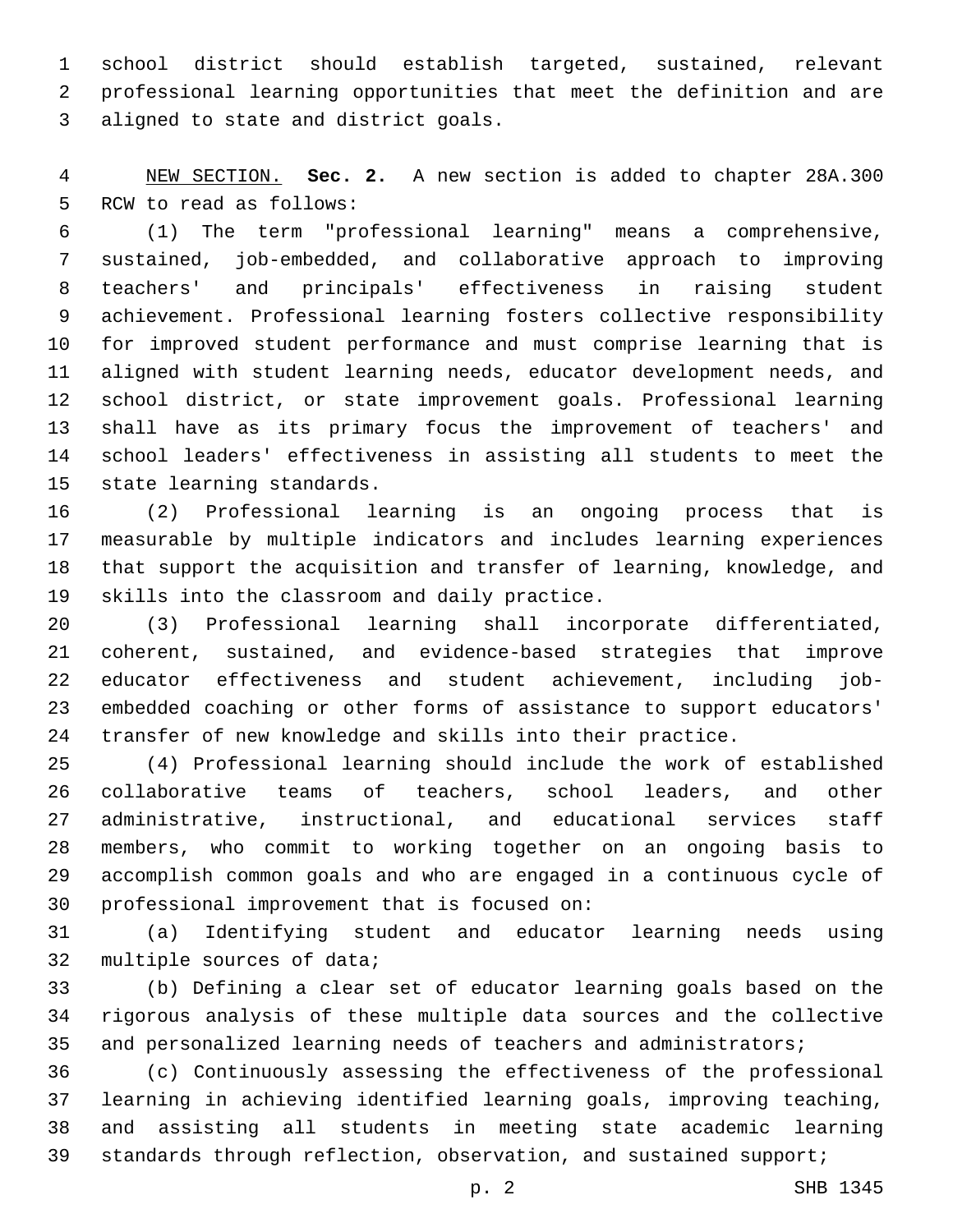(d) Using formative and summative measures to assess the effectiveness of professional learning in achieving educator learning 3 goals;

 (e) Realizing the three primary purposes for professional learning: (i) Individual improvement aligned with individual goals; (ii) school and team improvement aligned with school and team goals; and (iii) program implementation aligned with state, district, and 8 school improvement goals and initiatives.

 (5) Professional learning should be facilitated by well-prepared school and district leaders who incorporate knowledge, skills, and dispositions for leading professional learning of adults and meet the standards described in section 3 of this act. These facilitators may include but are not limited to: Curriculum specialists, central office administrators, principals, coaches, mentors, master teachers, 15 and other teacher leaders.

 (6) Principals should assist staff with alignment of professional learning tied to curriculum, instruction, and state and local 18 learning goals and assessments.

 (7) Professional learning may be supported by external expert assistance or additional activities that will be held to the same definition and standards as internally supported professional 22 learning, and that:

(a) Address defined student and educator learning goals;

 (b) Include, but are not limited to, courses, workshops, institutes, networks, studio residencies, virtual learning modules, and conferences provided by for-profit and nonprofit entities outside the school such as universities, educational service districts, technical assistance providers, networks of content specialists, and other education organizations and associations; and

 (c) Advance ongoing school-based professional learning that occurs throughout the year with opportunities for regular practice 32 and feedback while developing new skills.

 NEW SECTION. **Sec. 3.** A new section is added to chapter 28A.300 34 RCW to read as follows:

 Standards for professional learning provide guidance on the preparation and delivery of high quality professional learning to those responsible for planning, facilitating, and sponsoring 38 professional learning.

(1) Content standards. High quality professional learning: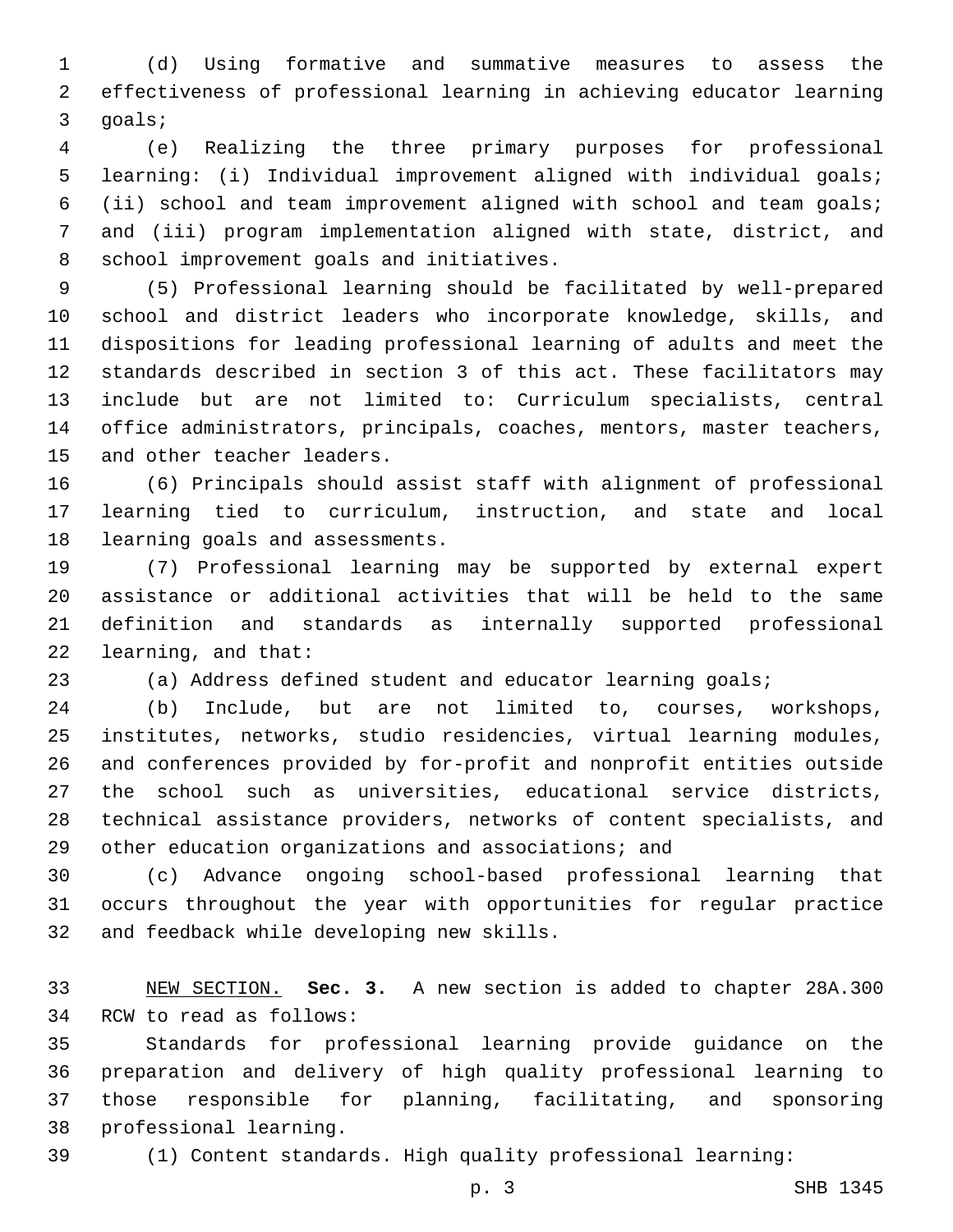(a) Includes clear goals and objectives relevant to desired 2 student outcomes; and

 (b) Aligns with state, district, school, and educator goals or priorities.4

(2) Process standards. High quality professional learning:

 (a) Is designed and based upon the analysis of data relevant to 7 the identified goals, objectives, and audience;

 (b) Is assessed to determine that it is meeting the targeted 9 goals and objectives;

 (c) Promotes collaboration among educators to encourage sharing of ideas and working together to achieve the identified goals and 12 objectives;

 (d) Advances an educator's ability to apply acquired knowledge and skills from the professional learning to specific content; and

 (e) Models good pedagogical practice and applies knowledge of 16 adult learning theory to engage educators.

(3) Context standards. High quality professional learning:

 (a) Makes use of relevant resources to ensure the identified 19 goals and objectives are met;

 (b) Is facilitated by a professional knowledgeable about the 21 identified objectives; and

 (c) Is designed in such a way that sessions connect and build upon each other to provide a coherent and useful learning experience 24 for educators.

 NEW SECTION. **Sec. 4.** A new section is added to chapter 28A.300 26 RCW to read as follows:

 The definitions in this section apply throughout sections 2 and 3 of this act unless the context clearly requires otherwise.

 (1) "Differentiated" means that professional learning experiences are designed to meet the needs of individual educators based on multiple sources of data such as professional growth plans, 32 observations, and student growth data.

 (2) "Job-embedded" means a sustained series of activities such as workshops and coaching occurring throughout the year that is delivered within the context of an educator's instructional assignments, including both subject and grade level, to support the educator's acquisition and application of the knowledge and skills.

 (3) "Student outcomes" refers to two broad categories of student measures: Academic measures and nonacademic measures. Academic

p. 4 SHB 1345